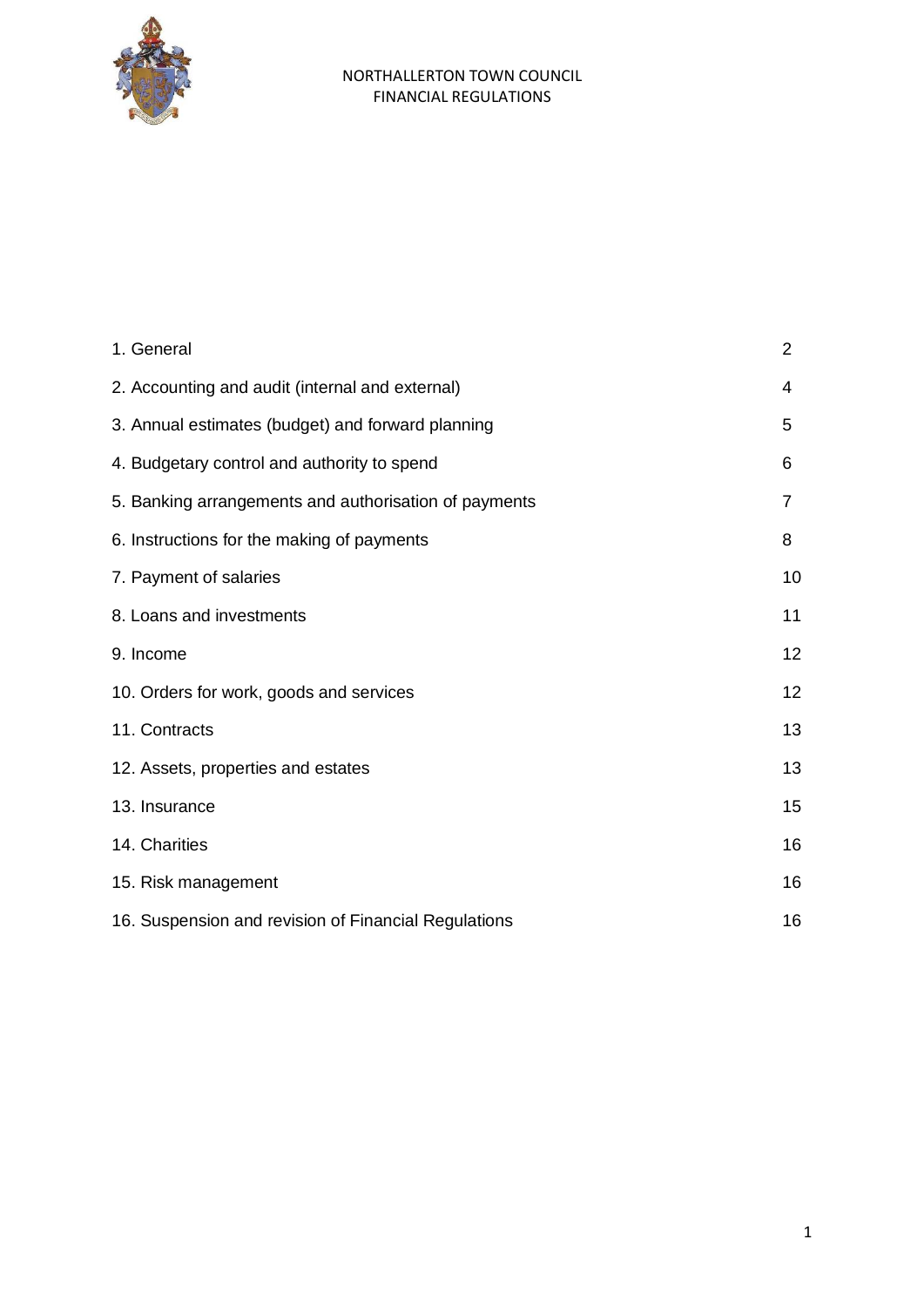

These Financial Regulations were adopted by the council at its meeting held on 15<sup>th</sup> November 2021

### **1. General**

1.1. These financial regulations govern the conduct of financial management by the council and may only be amended or varied by resolution of the council. Financial regulations are one of the council's three governing policy documents providing procedural guidance for members and officers. Financial regulations must be observed in conjunction with the council's standing orders<sup>1</sup> and any individual financial regulations relating to contracts.

1.2. The council is responsible in law for ensuring that its financial management is adequate and effective and that the council has a sound system of internal control which facilitates the effective exercise of the council's functions, including arrangements for the management of risk.

1.3. The council's accounting control systems must include measures:

- for the timely production of accounts;
- that provide for the safe and efficient safeguarding of public money;
- to prevent and detect inaccuracy and fraud; and
- identifying the duties of officers.

1.4. These financial regulations demonstrate how the council meets these responsibilities and requirements.

1.5. At least once a year, prior to approving the Annual Governance Statement, the council must review the effectiveness of its system of internal control which shall be in accordance with proper practices.

1.6. Deliberate or wilful breach of these Regulations by an employee may give rise to disciplinary proceedings.

1.7. Members of council are expected to follow the instructions within these Regulations and not to entice employees to breach them. Failure to follow instructions within these Regulations brings the office of councillor into disrepute.

1.8. The Responsible Financial Officer (RFO) holds a statutory office to be appointed by the council. The Clerk has been appointed as RFO for this council and these regulations will apply accordingly.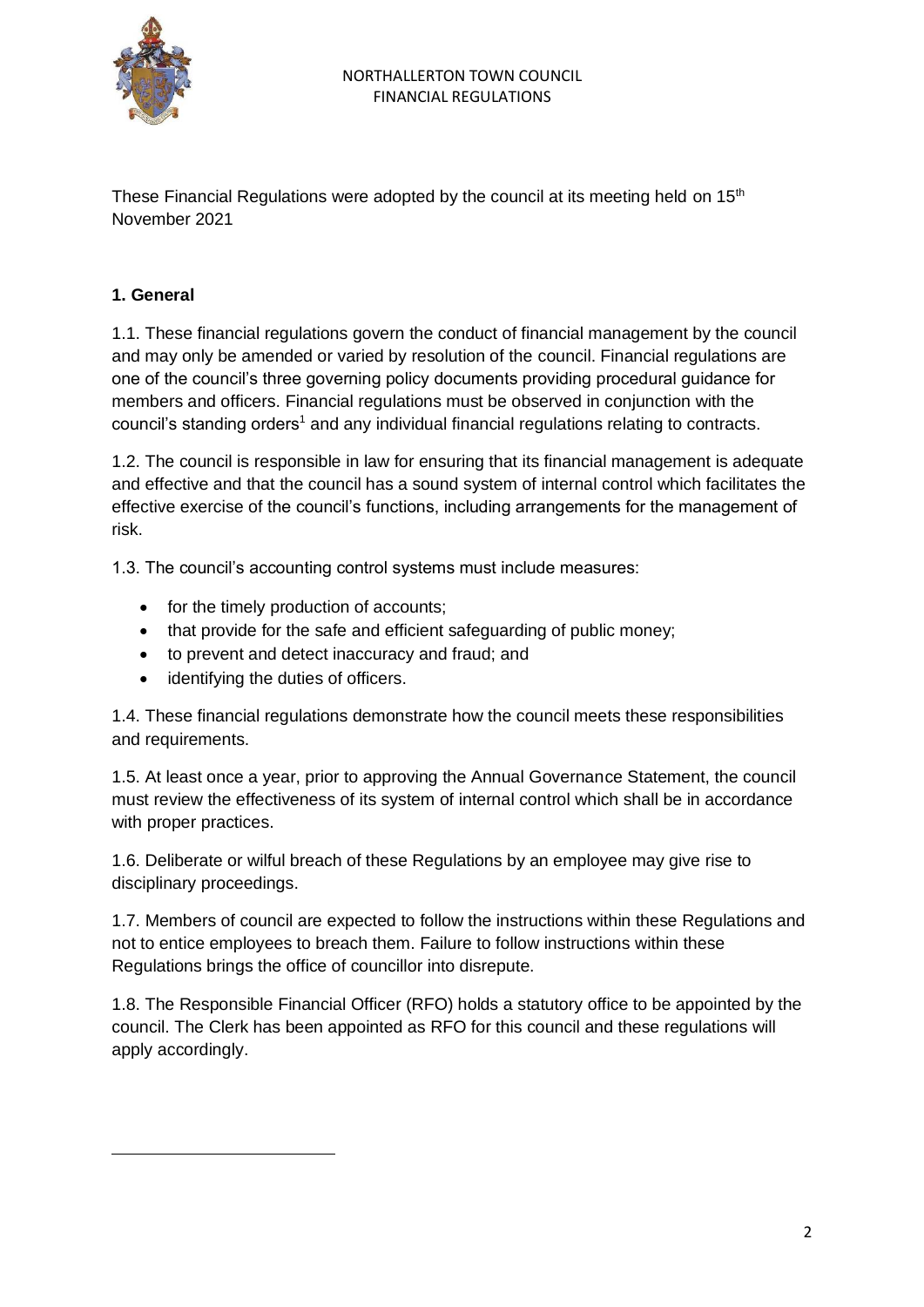

- 1.9. The RFO;
	- administers the council's financial affairs in accordance with all Acts, Regulations and proper practices;
	- determines on behalf of the council its accounting records and accounting control systems;
	- ensures the accounting control systems are observed;
	- maintains the accounting records of the council up to date in accordance with proper practices;
	- assists the council to secure economy, efficiency and effectiveness in the use of its resources; and
	- produces financial management information as required by the council.

1.10. The accounting records determined by the RFO shall be sufficient to show and explain the council's transactions and to enable the RFO to ensure that any income and expenditure account and statement of balances, or record of receipts and payments and additional information, as the case may be, or management information prepared for the council from time to time comply with the Accounts and Audit Regulations.

1.11. The accounting records determined by the RFO shall in particular contain:

- entries from day to day of all sums of money received and expended by the council and the matters to which the income and expenditure or receipts and payments account relate;
- a record of the assets and liabilities of the council; and
- wherever relevant, a record of the council's income and expenditure in relation to claims made, or to be made, for any contribution, grant or subsidy.

1.12. The accounting control systems determined by the RFO shall include:

- procedures to ensure that the financial transactions of the council are recorded as soon as reasonably practicable and as accurately and reasonably as possible;
- procedures to enable the prevention and detection of inaccuracies and fraud and the ability to reconstruct any lost records;
- identification of the duties of officers dealing with financial transactions and division of responsibilities of those officers in relation to significant transactions;
- procedures to ensure that uncollectable amounts, including any bad debts are not submitted to the council for approval to be written off except with the approval of the RFO and that the approvals are shown in the accounting records; and
- measures to ensure that risk is properly managed.

1.13. The council is not empowered by these Regulations or otherwise to delegate certain specified decisions. In particular any decision regarding:

- setting the final budget or the precept (council tax requirement):
- approving accounting statements;
- approving an annual governance statement;
- borrowing;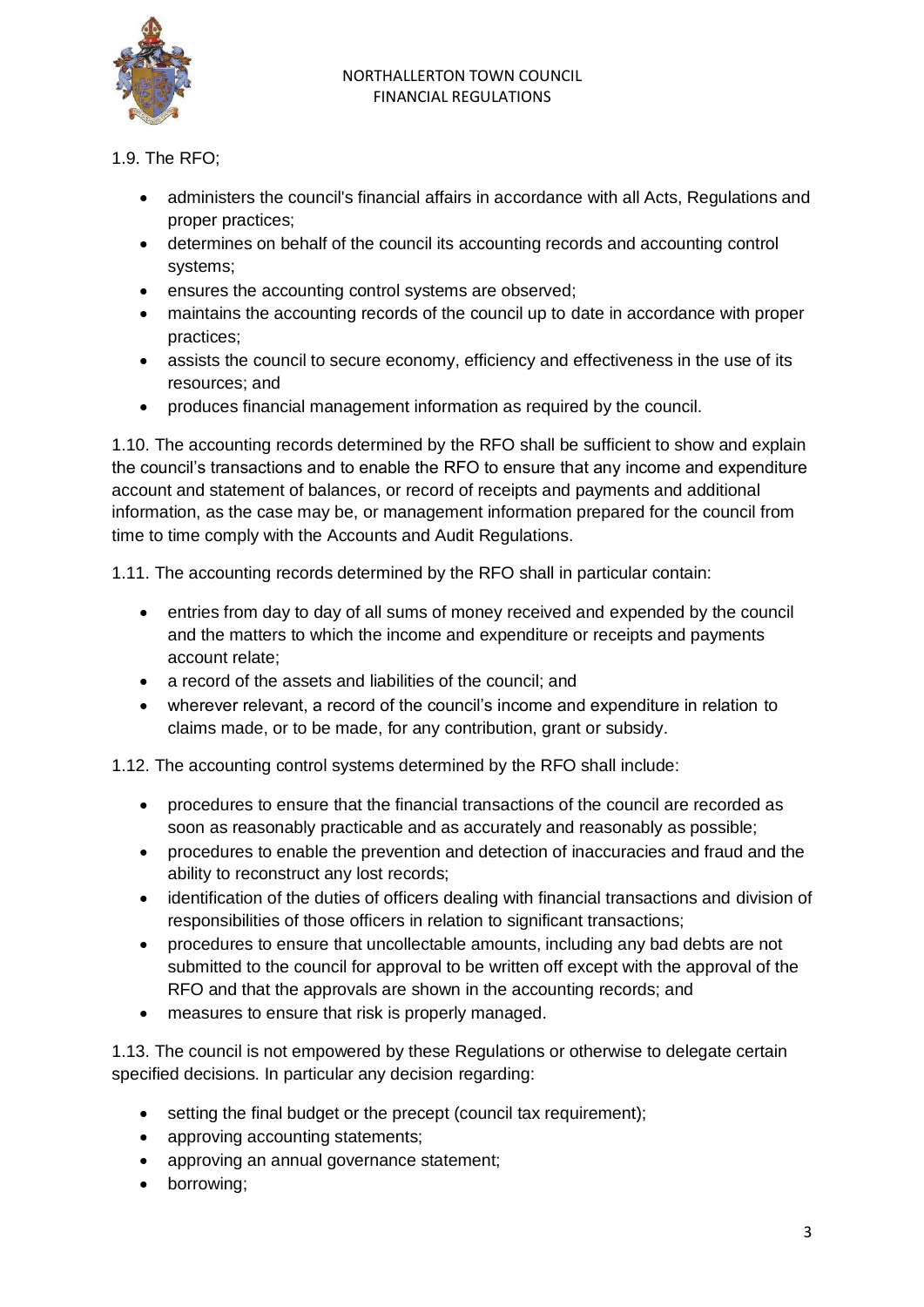

- writing off bad debts;
- declaring eligibility for the General Power of Competence; and
- addressing recommendations in any report from the internal or external auditors, shall be a matter for the full council only.

1.14. In addition, the council must:

- determine and keep under regular review the bank mandate for all council bank accounts;
- approve any grant or a single commitment in excess of £25,000; and
- in respect of the annual salary for any employee have regard to recommendations about annual salaries of employees made by the relevant committee in accordance with its terms of reference.

1.15. In these financial regulations, references to the Accounts and Audit Regulations or 'the regulations' shall mean the regulations issued under the provisions of section 27 of the Audit Commission Act 1998, or any superseding legislation, and then in force unless otherwise specified.

In these financial regulations the term 'proper practice' or 'proper practices' shall refer to guidance issued in *Governance and Accountability for Local Councils - a Practitioners' Guide (England)* issued by the Joint Practitioners Advisory Group (JPAG), available from the websites of NALC and the Society for Local Council Clerks (SLCC).

# **2. Accounting and audit (internal and external)**

2.1. All accounting procedures and financial records of the council shall be determined by the RFO in accordance with the Accounts and Audit Regulations, appropriate guidance and proper practices.

2.2. On a regular basis, at least once in each quarter, and at each financial year end, a member other than the Chairman shall verify bank reconciliations (for all accounts) produced by the RFO. The member shall sign the reconciliations and the original bank statements (or similar document) as evidence of verification. This activity shall on conclusion be reported, including any exceptions, to and noted by the council.

2.3. The RFO shall complete the annual statement of accounts, annual report, and any related documents of the council contained in the Annual Return (as specified in proper practices) as soon as practicable after the end of the financial year and having certified the accounts shall submit them and report thereon to the council within the timescales set by the Accounts and Audit Regulations.

2.4. The council shall ensure that there is an adequate and effective system of internal audit of its accounting records, and of its system of internal control in accordance with proper practices. Any officer or member of the council shall make available such documents and records as appear to the council to be necessary for the purpose of the audit and shall, as directed by the council, supply the RFO, internal auditor, or external auditor with such information and explanation as the council considers necessary for that purpose.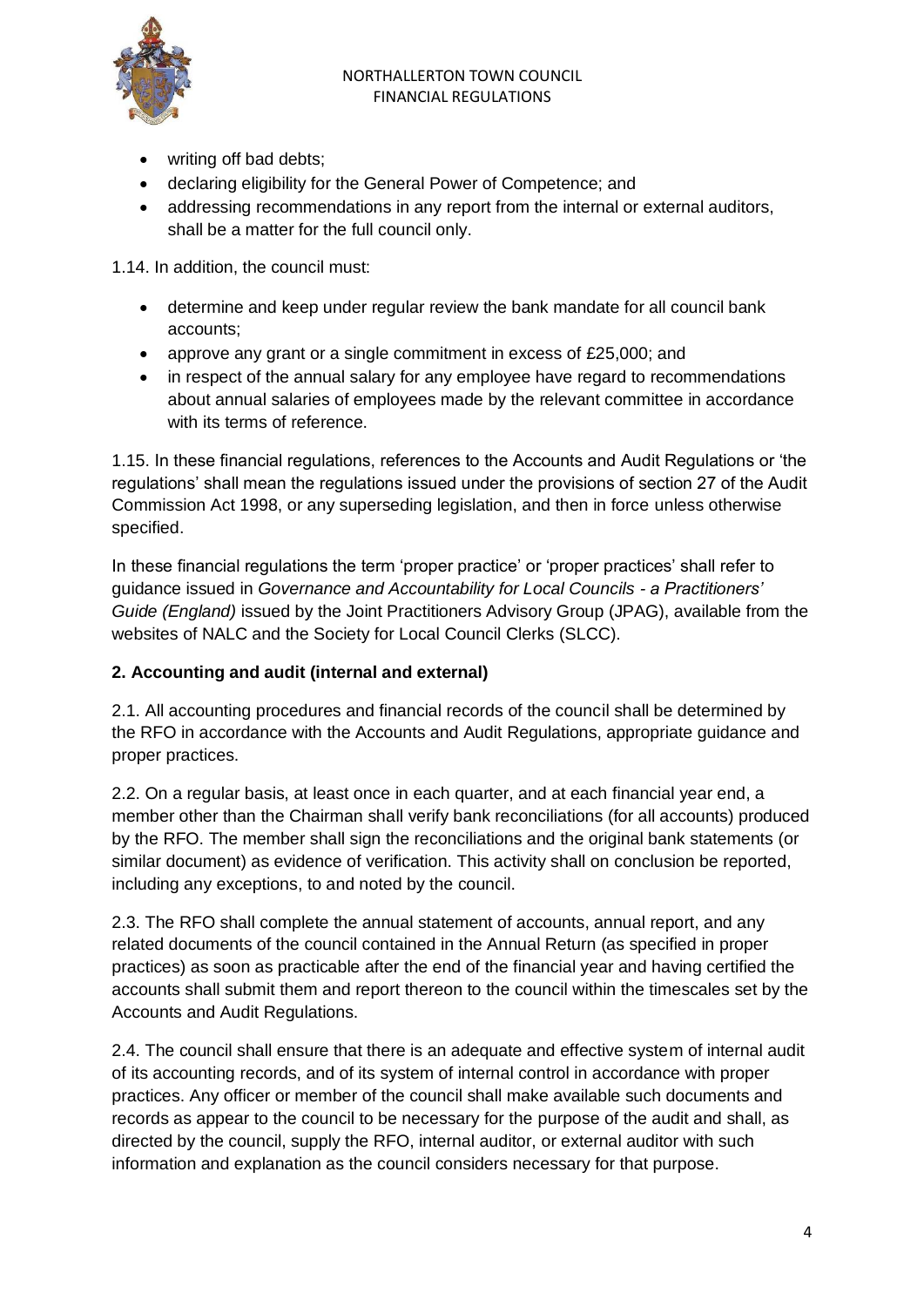

2.5. The internal auditor shall be appointed by and shall carry out the work in relation to internal controls required by the council in accordance with proper practices.

2.6. The internal auditor shall:

- be competent and independent of the financial operations of the council;
- report to council in writing, or in person, on a regular basis with a minimum of one annual written report during each financial year;
- to demonstrate competence, objectivity and independence, be free from any actual or perceived conflicts of interest, including those arising from family relationships; and
- has no involvement in the financial decision making, management or control of the council

2.7. Internal or external auditors may not under any circumstances:

- perform any operational duties for the council;
- initiate or approve accounting transactions; or
- direct the activities of any council employee, except to the extent that such employees have been appropriately assigned to assist the internal auditor.

2.8. For the avoidance of doubt, in relation to internal audit the terms 'independent' and 'independence' shall have the same meaning as is described in proper practices.

2.9. The RFO shall make arrangements for the exercise of electors' rights in relation to the accounts including the opportunity to inspect the accounts, books, and vouchers and display or publish any notices and statements of account required by Audit Commission Act 1998, or any superseding legislation, and the Accounts and Audit Regulations.

2.10. The RFO shall, without undue delay, bring to the attention of all councillors any correspondence or report from internal or external auditors.

#### **3. Annual estimates (budget) and forward planning**

3.1. The Finance committee shall review its three-year forecast of revenue and capital receipts and payments. Having regard to the forecast, it shall thereafter formulate and submit proposals for the following financial year to the council not later than the end of November each year including any proposals for revising the forecast.

3.2. The RFO must each year, by no later than November, prepare detailed estimates of all receipts and payments including the use of reserves and all sources of funding for the following financial year in the form of a budget to be considered by the Finance committee and the council.

3.3. The council shall consider annual budget proposals in relation to the council's three year forecast of revenue and capital receipts and payments including recommendations for the use of reserves and sources of funding and update the forecast accordingly.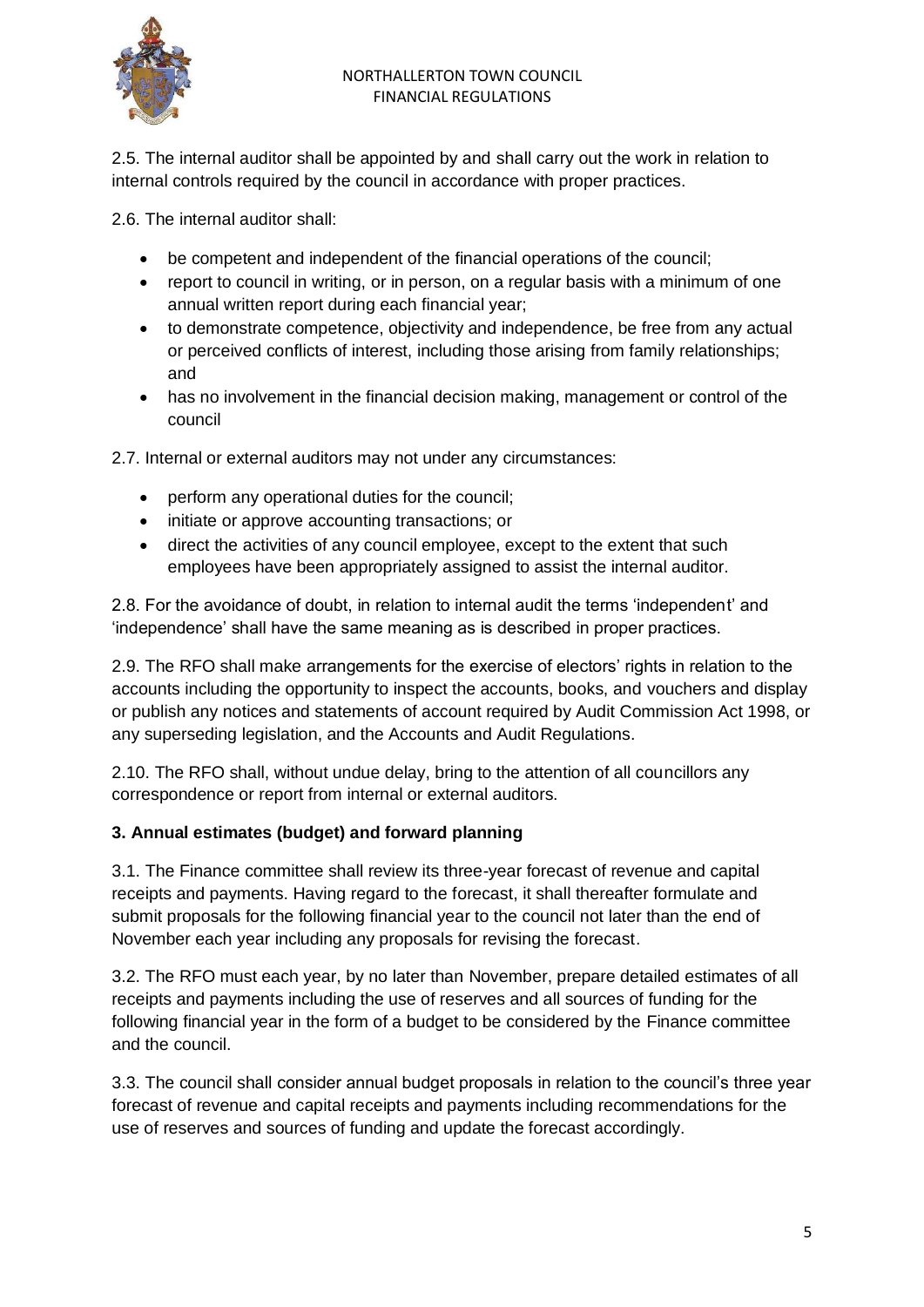

3.4. The council shall fix the precept (council tax requirement), and relevant basic amount of council tax to be levied for the ensuing financial year not later than by the end of December each year. The RFO shall issue the precept to the billing authority and shall supply each member with a copy of the approved annual budget.

3.5. The approved annual budget shall form the basis of financial control for the ensuing year.

# **4. Budgetary control and authority to spend**

4.1. Expenditure on revenue items may be authorised up to the amounts included for that class of expenditure in the approved budget. This authority is to be determined by:

- the council for all items over £25,000;
- a duly delegated committee of the council for items over £5,000; or
- the Clerk, in conjunction with Chairman of Council or Chairman of the appropriate committee, for any items below £5,000 or
- the Clerk, for any items below £1,500

Such authority is to be evidenced by a minute or by an authorisation slip duly signed by the Clerk, and where necessary also by the appropriate Chairman.

Contracts may not be disaggregated to avoid controls imposed by these regulations.

4.2. No expenditure may be authorised that will exceed the amount provided in the revenue budget for that class of expenditure other than by resolution of the council, or duly delegated committee. During the budget year and with the approval of council having considered fully the implications for public services, unspent and available amounts may be moved to other budget headings or to an earmarked reserve as appropriate ('virement').

4.3. Unspent provisions in the revenue or capital budgets for completed projects shall not be carried forward to a subsequent year.

4.4. The salary budgets are to be reviewed at least annually in November for the following financial year and such review shall be evidenced by a hard copy schedule signed by the Clerk and the Chairman of Council or relevant committee. The RFO will inform committees of any changes impacting on their budget requirement for the coming year in good time.

4.5. In cases of extreme risk to the delivery of council services, the clerk may authorise revenue expenditure on behalf of the council which in the clerk's judgement it is necessary to carry out. Such expenditure includes repair, replacement or other work, whether or not there is any budgetary provision for the expenditure, subject to a limit of £1,500. The Clerk shall report such action to the chairman as soon as possible and to the council as soon as practicable thereafter.

4.6. No expenditure shall be authorised in relation to any capital project and no contract entered into or tender accepted involving capital expenditure unless the council is satisfied that the necessary funds are available and the requisite borrowing approval has been obtained.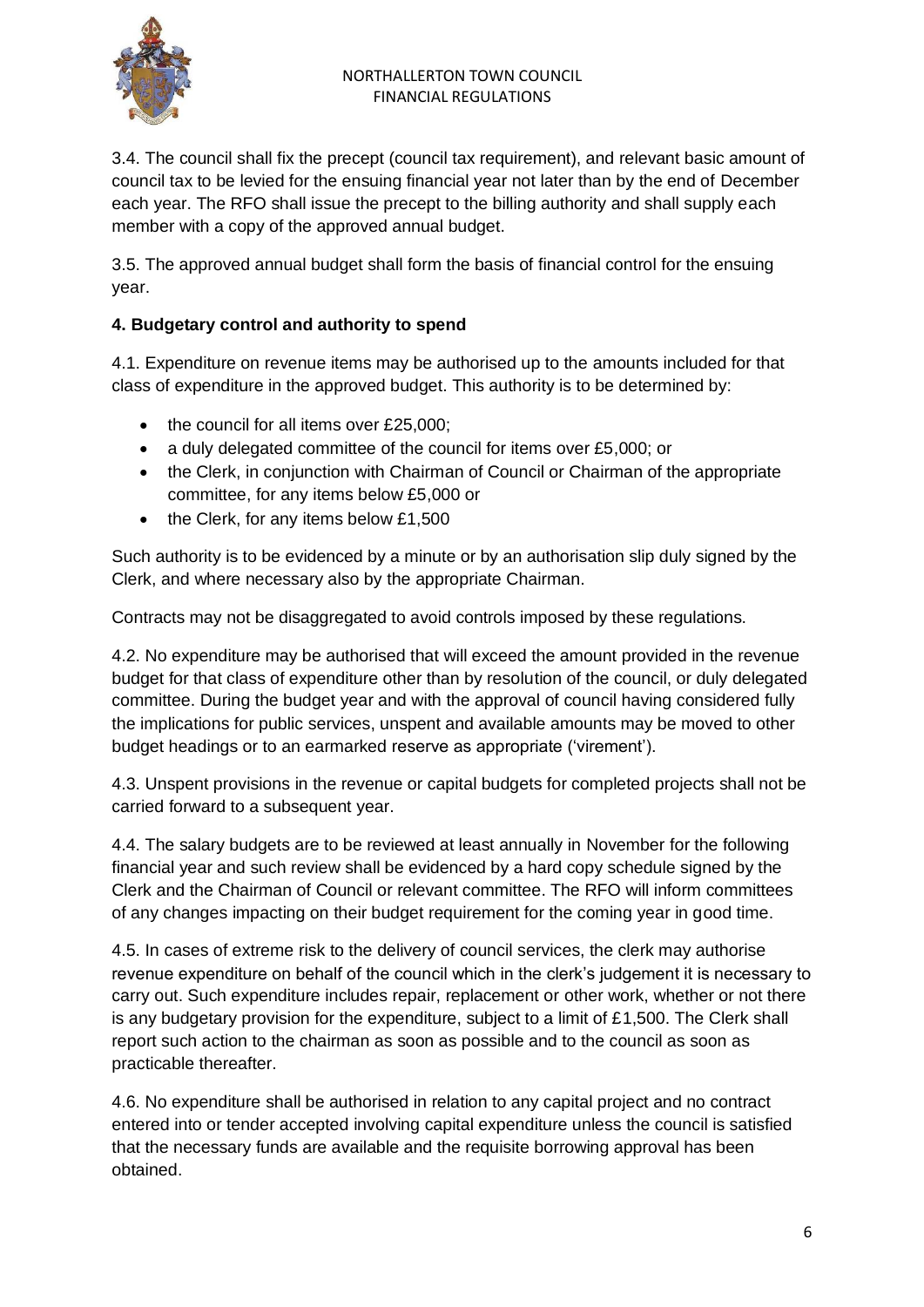

4.7. All capital works shall be administered in accordance with the council's standing orders and financial regulations relating to contracts.

4.8. The RFO shall regularly provide the council with a statement of receipts and payments to date under each head of the budgets, comparing actual expenditure to the appropriate date against that planned as shown in the budget. These statements are to be prepared at least at the end of each financial quarter and shall show explanations of material variances. For this purpose "material" shall be in excess of 15% of the budget.

4.9. Changes in earmarked reserves shall be approved by council as part of the budgetary control process.

#### **5. Banking arrangements and authorisation of payments**

5.1. The council's banking arrangements, including the bank mandate, shall be made by the RFO and approved by the council; banking arrangements may not be delegated to a committee. They shall be regularly reviewed for safety and efficiency.

5.2. The RFO shall prepare a schedule of payments requiring authorisation, forming part of the Agenda for the Meeting and, together with the relevant invoices, present the schedule to council or finance committee. The council / committee shall review the schedule for compliance and, having satisfied itself shall authorise payment by a resolution of the council or finance committee. The approved schedule shall be ruled off and initialled by the Chairman of the Meeting. A detailed list of all payments shall be disclosed within or as an attachment to the minutes of the meeting at which payment was authorised. Personal payments (including salaries, wages, expenses and any payment made in relation to the termination of a contract of employment) may be summarised to remove public access to any personal information.

5.3. All invoices for payment shall be examined, verified and certified by the RFO to confirm that the work, goods or services to which each invoice relates has been received, carried out, examined and represents expenditure previously approved by the council.

5.4. The RFO shall examine invoices for arithmetical accuracy and analyse them to the appropriate expenditure heading. The RFO shall take all steps to pay all invoices submitted, and which are in order, at the next available council or Finance Committee meeting.

5.5. The Clerk and RFO shall have delegated authority to authorise the payment of items only in the following circumstances:

a) If a payment is necessary to avoid a charge to interest under the Late Payment of Commercial Debts (Interest) Act 1998, and the due date for payment is before the next scheduled Meeting of council, where the Clerk and RFO certify that there is no dispute or other reason to delay payment, provided that a list of such payments shall be submitted to the next appropriate meeting of council [or finance committee];

b) An expenditure item authorised under 5.6 below (continuing contracts and obligations) provided that a list of such payments shall be submitted to the next appropriate meeting of council [or finance committee]; or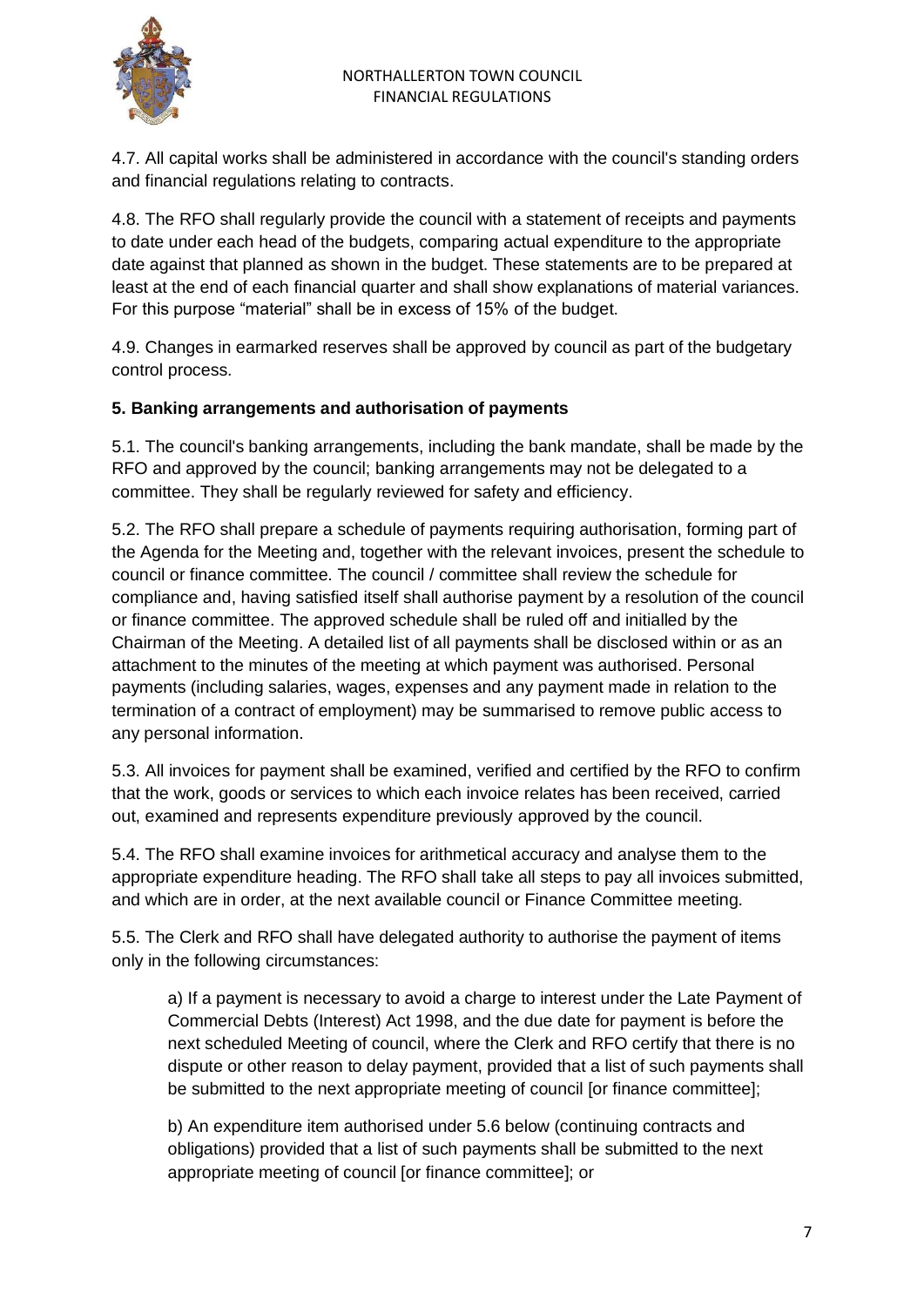

c) fund transfers within the councils banking arrangements up to the sum of £80,000, provided that a list of such payments shall be submitted to the next appropriate meeting of council or finance committee.

5.6. For each financial year the Clerk and RFO shall draw up a list of due payments which arise on a regular basis as the result of a continuing contract, statutory duty, or obligation (such as but not exclusively) Salaries, PAYE and NI, Superannuation Fund and regular maintenance contracts and the like for which council or a duly authorised committee, may authorise payment for the year provided that the requirements of regulation 4.1 (Budgetary Controls) are adhered to, provided also that a list of such payments shall be submitted to the next appropriate meeting of council or Finance Committee.

5.7. A record of regular payments made under 5.6 above shall be drawn up and be signed by two members on each and every occasion when payment is authorised - thus controlling the risk of duplicated payments being authorised and / or made.

5.8. In respect of grants a duly authorised committee shall approve expenditure within any limits set by council and in accordance with any policy statement approved by council.

5.9. Members are subject to the Code of Conduct that has been adopted by the council and shall comply with the Code and Standing Orders when a decision to authorise or instruct payment is made in respect of a matter in which they have a disclosable pecuniary or other interest, unless a dispensation has been granted.

5.10. The council will aim to rotate the duties of members in these Regulations so that onerous duties are shared out as evenly as possible over time.

5.11. Any changes in the recorded details of suppliers, such as bank account records, shall be approved in writing by a Member.

# **6. Instructions for the making of payments**

6.1. The council will make safe and efficient arrangements for the making of its payments.

6.2. Following authorisation under Financial Regulation 5 above, the council, a duly delegated committee or, if so delegated, the Clerk or RFO shall give instruction that a payment shall be made.

6.3. All payments shall be affected by cheque or other instructions to the council's bankers, or otherwise, in accordance with a resolution of council or duly delegated committee.

6.4. Cheques or orders for payment drawn on the bank account in accordance with the schedule as presented to council or committee shall be signed by three members of council or two members of the council and countersigned by the Finance Officer, in accordance with a resolution instructing that payment. A member who is a bank signatory, having a connection by virtue of family or business relationships with the beneficiary of a payment, should not, under normal circumstances, be a signatory to the payment in question.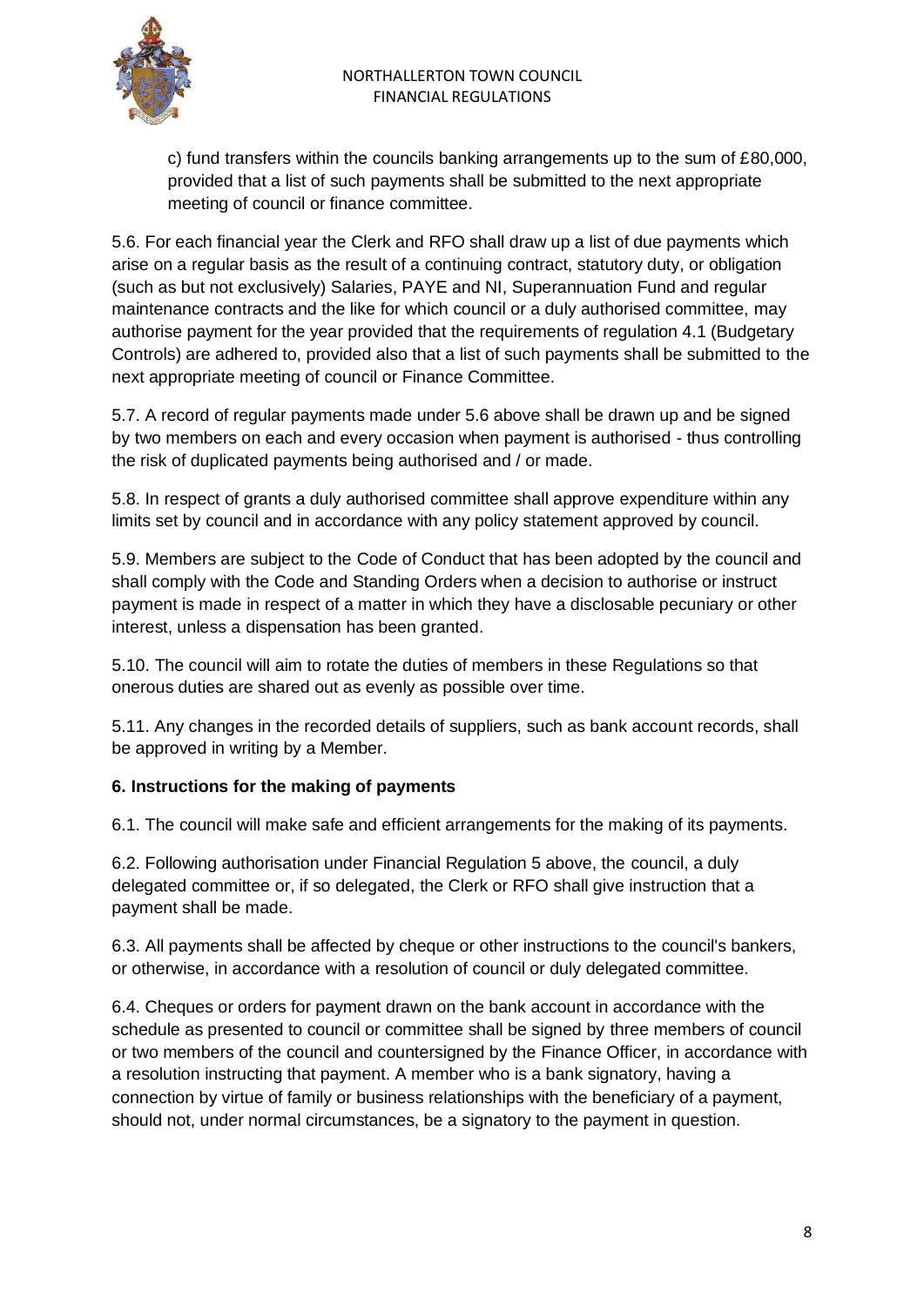

6.5. To indicate agreement of the details shown on the cheque or order for payment with the counterfoil and the invoice or similar documentation, the signatories shall each also initial the cheque counterfoil.

6.6. Cheques or orders for payment shall not normally be presented for signature other than at a council or committee meeting (including immediately before or after such a meeting). Any signatures obtained away from such meetings shall be reported to the council or Finance Committee at the next convenient meeting.

6.7. If thought appropriate by the council, payment for utility supplies (energy, telephone and water) and any National Non-Domestic Rates may be made by variable direct debit provided that the instructions are signed by two members and any payments are reported to council as made. The approval of the use of a variable direct debit shall be renewed by resolution of the council at least every two years.

6.8. If thought appropriate by the council, payment for certain items (principally salaries) may be made by banker's standing order provided that the instructions are signed, or otherwise evidenced by three members are retained and any payments are reported to council as made. The approval of the use of a banker's standing order shall be renewed by resolution of the council at least every two years.

6.9. If thought appropriate by the council, payment for certain items may be made by BACS or CHAPS methods provided that the instructions for each payment are signed, or otherwise evidenced, by three authorised bank signatories, are retained and any payments are reported to council as made. The approval of the use of BACS or CHAPS shall be renewed by resolution of the council at least every two years.

6.10. If thought appropriate by the council payment for certain items may be made by internet banking transfer provided evidence is retained showing which members approved the payment.

6.11. Where a computer requires use of a personal identification number (PIN) or other password(s), for access to the council's records on that computer, a note shall be made of the PIN and Passwords and shall be handed to and retained by the Chairman of Council in a sealed dated envelope. This envelope may not be opened other than in the presence of two other councillors. After the envelope has been opened, in any circumstances, the PIN and / or passwords shall be changed as soon as practicable. The fact that the sealed envelope has been opened, in whatever circumstances, shall be reported to all members immediately and formally to the next available meeting of the council. This will not be required for a member's personal computer used only for remote authorisation of bank payments.

6.12. No employee or councillor shall disclose any PIN or password, relevant to the working of the council or its bank accounts, to any person not authorised in writing by the council or a duly delegated committee.

6.13. Regular back-up copies of the records on any computer shall be made and shall be stored securely away from the computer in question, and preferably off site.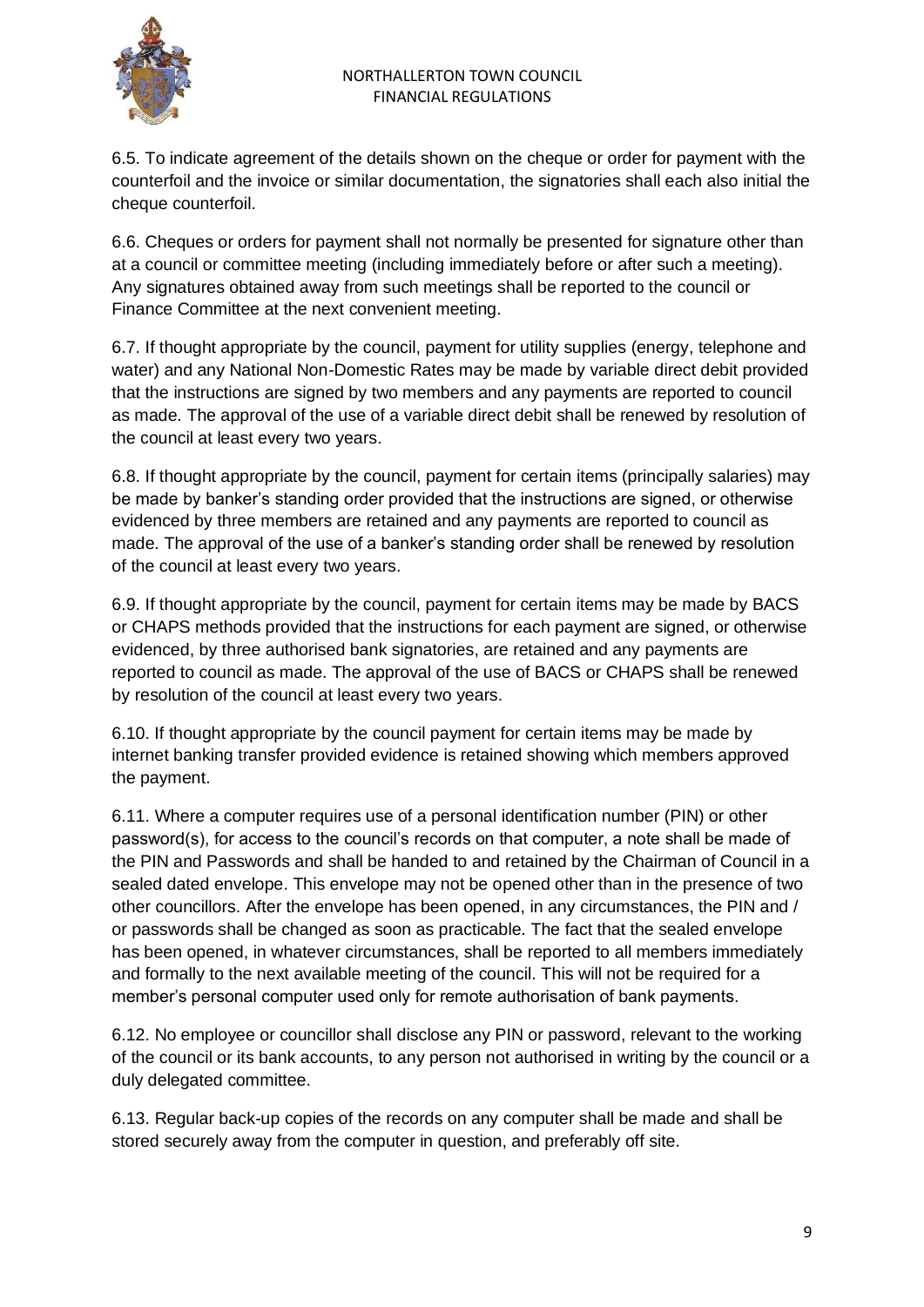

6.14. The council, and any members using computers for the council's financial business, shall ensure that anti-virus, anti-spyware and firewall software with automatic updates, together with a high level of security, is used.

6.15. Where internet banking arrangements are made with any bank, the Clerk [RFO] shall be appointed as the Service Administrator. The bank mandate approved by the council shall identify a number of councillors who will be authorised to approve transactions on those accounts. The bank mandate will state clearly the amounts of payments that can be instructed by the use of the Service Administrator alone, or by the Service Administrator with a stated number of approvals.

6.16. Access to any internet banking accounts will be directly to the access page (which may be saved under "favourites"), and not through a search engine or e-mail link. Remembered or saved passwords facilities must not be used on any computer used for council banking work. Breach of this Regulation will be treated as a very serious matter under these regulations.

6.17. Changes to account details for suppliers, which are used for internet banking may only be changed on written hard copy notification by the supplier and supported by hard copy authority for change signed by the Clerk and a member. A programme of regular checks of standing data with suppliers will be followed.

6.18. Any Debit Card issued for use will be specifically restricted to the Clerk and will also be restricted to a single transaction maximum value of £500 unless authorised by council or finance committee in writing before any order is placed.

6.19. Any corporate credit card or trade card account opened by the council will be specifically restricted to use by the Clerk and shall be subject to automatic payment in full at each month-end. Personal credit or debit cards of members or staff shall not be used under any circumstances.

6.20. The council will not maintain any form of cash float. All cash received must be banked intact. Any payments made in cash by the Clerk (for example for postage or minor stationery items) shall be refunded on a regular basis, at least quarterly.

# **7. Payment of salaries**

7.1. As an employer, the council shall make arrangements to meet fully the statutory requirements placed on all employers by PAYE and National Insurance legislation. The payment of all salaries shall be made in accordance with payroll records and the rules of PAYE and National Insurance currently operating, and salary rates shall be as agreed by council, or duly delegated committee.

7.2. Payment of salaries and payment of deductions from salary such as may be required to be made for tax, national insurance and pension contributions, or similar statutory or discretionary deductions must be made in accordance with the payroll records and on the appropriate dates stipulated in employment contracts, provided that each payment is reported to the next available council meeting, as set out in these regulations above.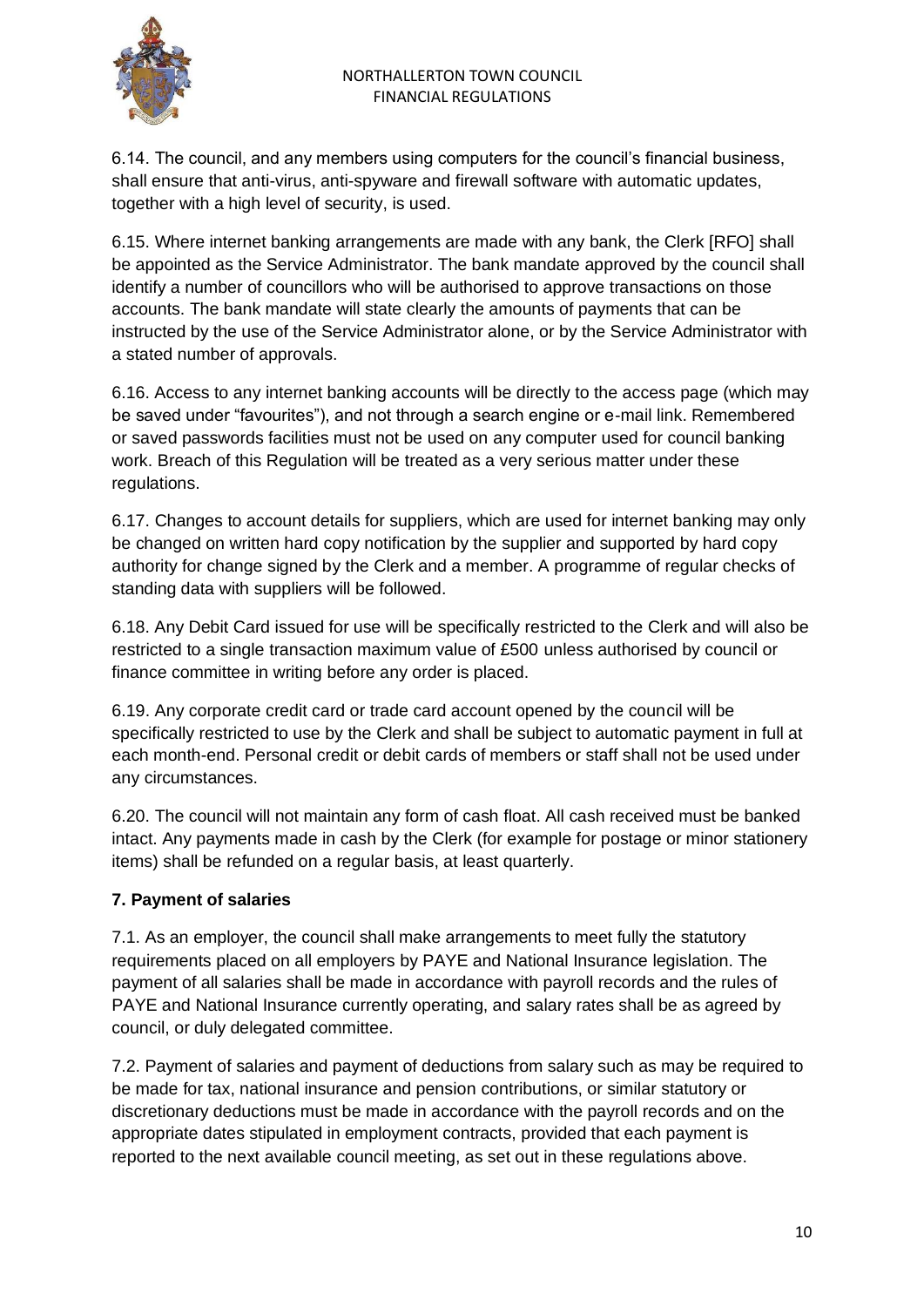7.3. No changes shall be made to any employee's pay, emoluments, or terms and conditions of employment without the prior consent of the council or relevant committee.

7.4. Each and every payment to employees of net salary and to the appropriate creditor of the statutory and discretionary deductions shall be recorded in a separate confidential record (confidential cash book). This confidential record is not open to inspection or review (under the Freedom of Information Act 2000 or otherwise) other than:

a) by any councillor who can demonstrate a need to know;

b) by the internal auditor;

c) by the external auditor; or

d) by any person authorised under Audit Commission Act 1998, or any superseding legislation.

7.5. The total of such payments in each calendar month shall be reported with all other payments as made as may be required under these Financial Regulations, to ensure that only payments due for the period have actually been paid.

7.6. An effective system of personal performance management should be maintained for the senior officers.

7.7. Any termination payments shall be supported by a clear business case and reported to the council. Termination payments shall only be authorised by council.

7.8. Before employing interim staff, the council must consider a full business case.

#### **8. Loans and investments**

8.1. All borrowings shall be affected in the name of the council, after obtaining any necessary borrowing approval. Any application for borrowing approval shall be approved by Council as to terms and purpose. The application for borrowing approval, and subsequent arrangements for the loan shall only be approved by full council.

8.2. Any financial arrangement which does not require formal borrowing approval from the Secretary of State/Welsh Assembly Government (such as Hire Purchase or Leasing of tangible assets) shall be subject to approval by the full council. In each case a report in writing shall be provided to council in respect of value for money for the proposed transaction.

8.3. The council will arrange with the council's banks and investment providers for the sending of a copy of each statement of account to the Chairman of the council at the same time as one is issued to the Clerk.

8.4. All loans and investments shall be negotiated in the name of the council and shall be for a set period in accordance with council policy.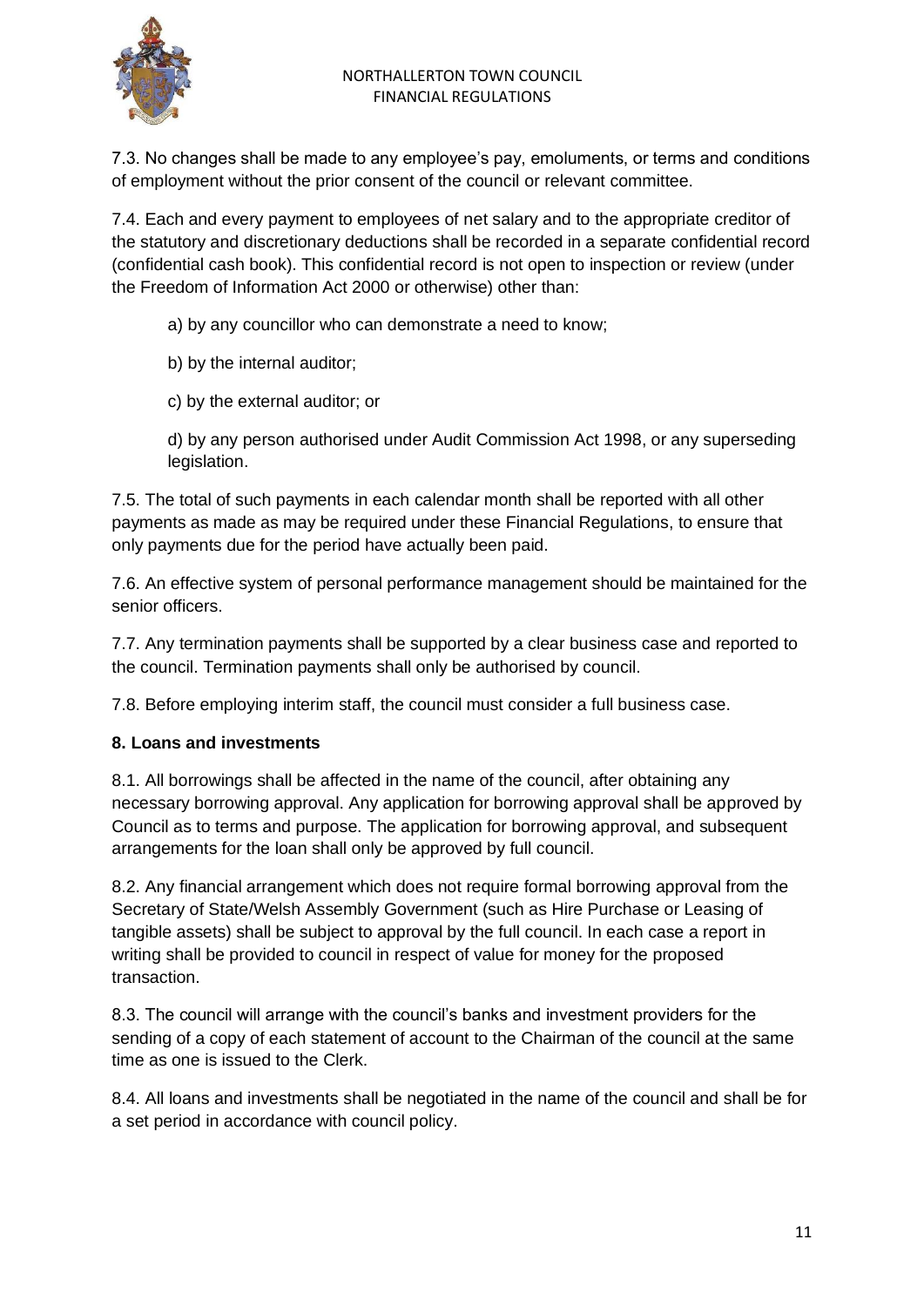

8.5. The council shall consider the need for an Investment Strategy and Policy which, if drawn up, shall be in accordance with relevant regulations, proper practices and guidance. Any Strategy and Policy shall be reviewed by the council at least annually.

8.6. All investments of money under the control of the council shall be in the name of the council.

8.7. All investment certificates and other documents relating thereto shall be retained in the custody of the RFO.

8.8. Payments in respect of short term or long-term investments, including transfers between bank accounts held in the same bank, or branch, shall be made in accordance with Regulation 5 (Authorisation of payments) and Regulation 6 (Instructions for payments).

## **9. Income**

9.1. The collection of all sums due to the council shall be the responsibility of and under the supervision of the RFO.

9.2. Particulars of all charges to be made for work done, services rendered or goods supplied shall be agreed annually by the council, notified to the RFO and the RFO shall be responsible for the collection of all accounts due to the council.

9.3. The council will review all fees and charges at least annually, following a report of the Clerk.

9.4. Any sums found to be irrecoverable and any bad debts shall be reported to the council and shall be written off in the year.

9.5. All sums received on behalf of the council shall be banked intact as directed by the RFO. In all cases, all receipts shall be deposited with the council's bankers with such frequency as the RFO considers necessary.

9.6. The origin of each receipt shall be entered on the paying-in slip.

9.7. Personal cheques shall not be cashed out of money held on behalf of the council.

9.8. The RFO shall promptly complete any VAT Return that is required. Any repayment claim due in accordance with VAT Act 1994 section 33 shall be made at least annually coinciding with the financial year end.

9.9. Where any significant sums of cash are regularly received by the council, the RFO shall take such steps as are agreed by the council to ensure that more than one person is present when the cash is counted in the first instance, that there is a reconciliation to some form of control such as ticket issues, and that appropriate care is taken in the security and safety of individuals banking such cash.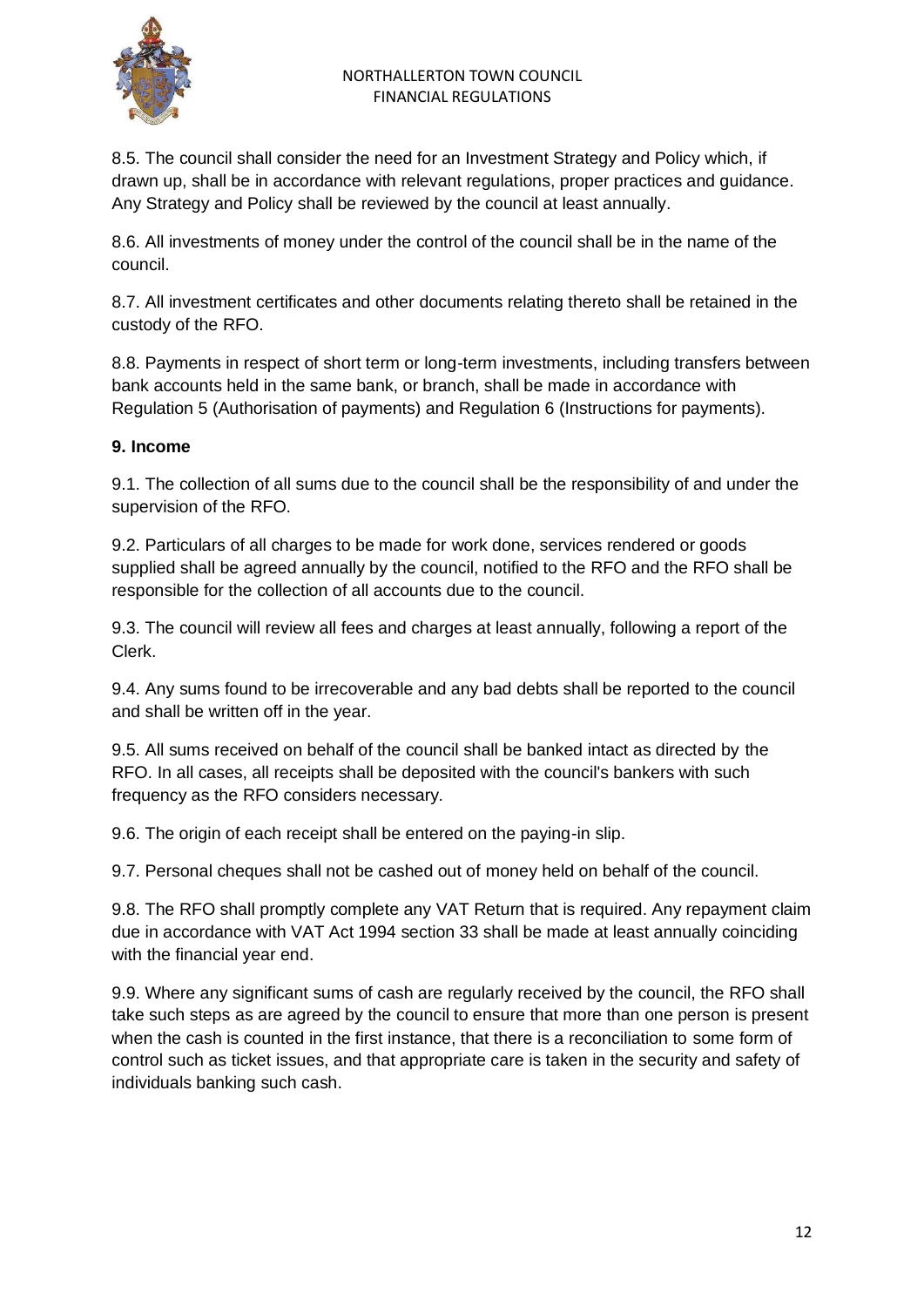

### **10. Orders for work, goods and services**

10.1. An official order or letter shall be issued for all work, goods and services unless a formal contract is to be prepared or an official order would be inappropriate. Copies of orders shall be retained.

10.2. Order books shall be controlled by the RFO.

10.3. All members and officers are responsible for obtaining value for money at all times. An officer issuing an official order shall ensure as far as reasonable and practicable that the best available terms are obtained in respect of each transaction, usually by obtaining three or more quotations or estimates from appropriate suppliers, subject to any de minimis provisions in Regulation 11.1 below.

10.4. A member may not issue an official order or make any contract on behalf of the council.

10.5. The RFO shall verify the lawful nature of any proposed purchase before the issue of any order, and in the case of new or infrequent purchases or payments, the RFO shall ensure that the statutory authority shall be reported to the meeting at which the order is approved so that the minutes can record the power being used.

#### **11. Contracts**

11.1. Procedures as to contracts are laid down as follows:

a) Every contract shall comply with these financial regulations, and no exceptions shall be made otherwise than in an emergency provided that this regulation need not apply to contracts which relate to items (i) to (vi) below:

i. for the supply of gas, electricity, water, sewerage and telephone services;

ii. for specialist services such as are provided by legal professionals acting in disputes;

iii. for work to be executed or goods or materials to be supplied which consist of repairs to or parts for existing machinery or equipment or plant;

iv. for work to be executed or goods or materials to be supplied which constitute an extension of an existing contract by the council;

v. for additional audit work of the external auditor up to an estimated value of £500 (in excess of this sum the Clerk and RFO shall act after consultation with the Chairman and Vice Chairman of council); and

vi. for goods or materials proposed to be purchased which are proprietary articles and / or are only sold at a fixed price.

b) Where the council intends to procure or award a public supply contract, public service contract or public works contract as defined by The Public Contracts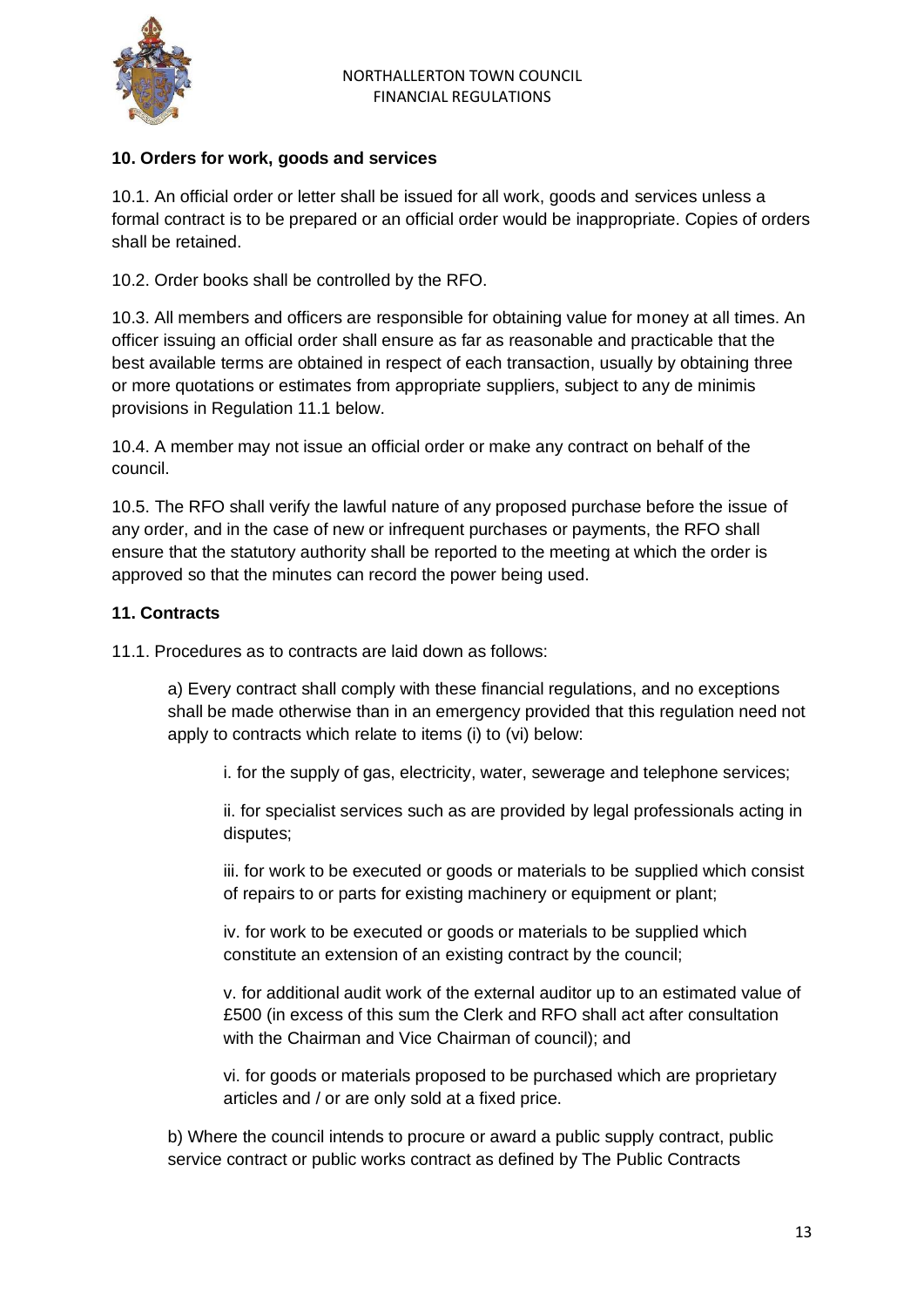

Regulations 2015 ("the Regulations") which is valued at £25,000 or more, the council shall comply with the relevant requirements of the Regulations<sup>2</sup>.

c) The full requirements of The Regulations, as applicable, shall be followed in respect of the tendering and award of a public supply contract, public service contract or public works contract which exceed thresholds in The Regulations set by the Public Contracts Directive 2014/24/EU (which may change from time to time)<sup>3</sup>.

d) When applications are made to waive financial regulations relating to contracts to enable a price to be negotiated without competition the reason shall be embodied in a recommendation to the council.

e) Such invitation to tender shall state the general nature of the intended contract and the Clerk shall obtain the necessary technical assistance to prepare a specification in appropriate cases. The invitation shall in addition state that tenders must be addressed to the Clerk in the ordinary course of post. Each tendering firm shall be supplied with a specifically marked envelope in which the tender is to be sealed and remain sealed until the prescribed date for opening tenders for that contract.

f) All sealed tenders shall be opened at the same time on the prescribed date by the Clerk in the presence of at least one member of council.

g) Any invitation to tender issued under this regulation shall be subject to Standing Orders and shall refer to the terms of the Bribery Act 2010.

h) When it is to enter into a contract of less than £25,000 in value for the supply of goods or materials or for the execution of works or specialist services other than such goods, materials, works or specialist services as are excepted as set out in paragraph (a) the Clerk or RFO shall obtain 3 quotations (priced descriptions of the proposed supply); where the value is below [£15,000] and above [£1,000] the Clerk shall strive to obtain 3 estimates. Otherwise, Regulation 10.3 above shall apply.

i) The council shall not be obliged to accept the lowest or any tender, quote or estimate.

j) Should it occur that the council, or duly delegated committee, does not accept any tender, quote or estimate, the work is not allocated and the council requires further pricing, provided that the specification does not change, no person shall be permitted to submit a later tender, estimate or quote who was present when the original decision-making process was being undertaken.

<sup>&</sup>lt;sup>2</sup> The Regulations require councils to use the Contracts Finder website to advertise contract opportunities, set out the procedures to be followed in awarding new contracts and to publicise the award of new contracts<br>
<sup>3</sup> Threabelds to exclude in awarding new contracts and to publicise the award of new contracts

<sup>&</sup>lt;sup>3</sup> Thresholds currently applicable are:

a) For public supply and public service contracts 209,000 Euros (£181,302)

b) For public works contracts 5,225,000 Euros (£4,551,413)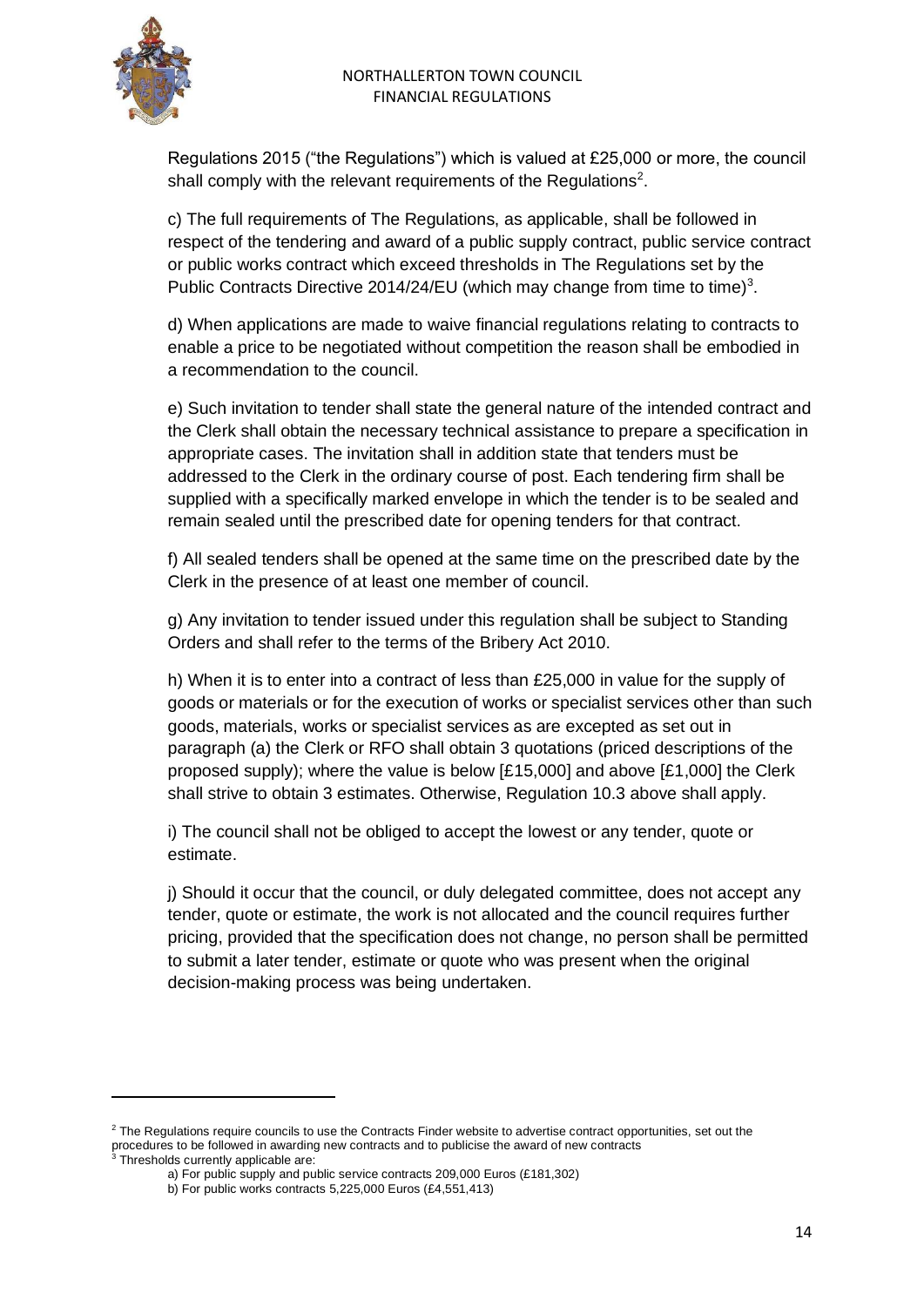

# **12. Assets, properties and estates**

12.1. The Clerk shall make appropriate arrangements for the custody of all title deeds and Land Registry Certificates of properties held by the council. The RFO shall ensure a record is maintained of all properties held by the council, recording the location, extent, plan, reference, purchase details, nature of the interest, tenancies granted, rents payable and purpose for which held in accordance with Accounts and Audit Regulations.

12.2. No tangible moveable property shall be purchased or otherwise acquired, sold, leased or otherwise disposed of, without the authority of the council, or relevant committee, together with any other consents required by law.

12.3. No real property (interests in land) shall be sold, leased or otherwise disposed of without the authority of the council, together with any other consents required by law. In each case a report in writing shall be provided to council in respect of valuation and surveyed condition of the property (including matters such as planning permissions and covenants) together with a proper business case (including an adequate level of consultation with the electorate).

12.4. No real property (interests in land) shall be purchased or acquired without the authority of the full council. In each case a report in writing shall be provided to council in respect of valuation and surveyed condition of the property (including matters such as planning permissions and covenants) together with a proper business case (including an adequate level of consultation with the electorate).

12.5. No tangible moveable property shall be purchased or acquired without the authority of the full council or relevant committee. In each case a report in writing shall be provided to council with a full business case.

12.6. The RFO shall ensure that an appropriate and accurate Register of Assets and Investments is kept up to date. The continued existence of tangible assets shown in the Register shall be verified at least annually, possibly in conjunction with a health and safety inspection of assets.

# **13. Insurance**

13.1. Following the annual risk assessment (per Regulation 17), the RFO shall effect all insurances and negotiate all claims on the council's insurers.

13.2. The RFO shall keep a record of all insurances effected by the council and the property and risks covered thereby and annually review it.

13.3. The RFO shall be notified of any loss liability or damage or of any event likely to lead to a claim, and shall report these to council at the next available meeting.

13.4. All appropriate members and employees of the council shall be included in a suitable form of security or fidelity guarantee insurance which shall cover the maximum risk exposure as determined annually by the council, or duly delegated committee.